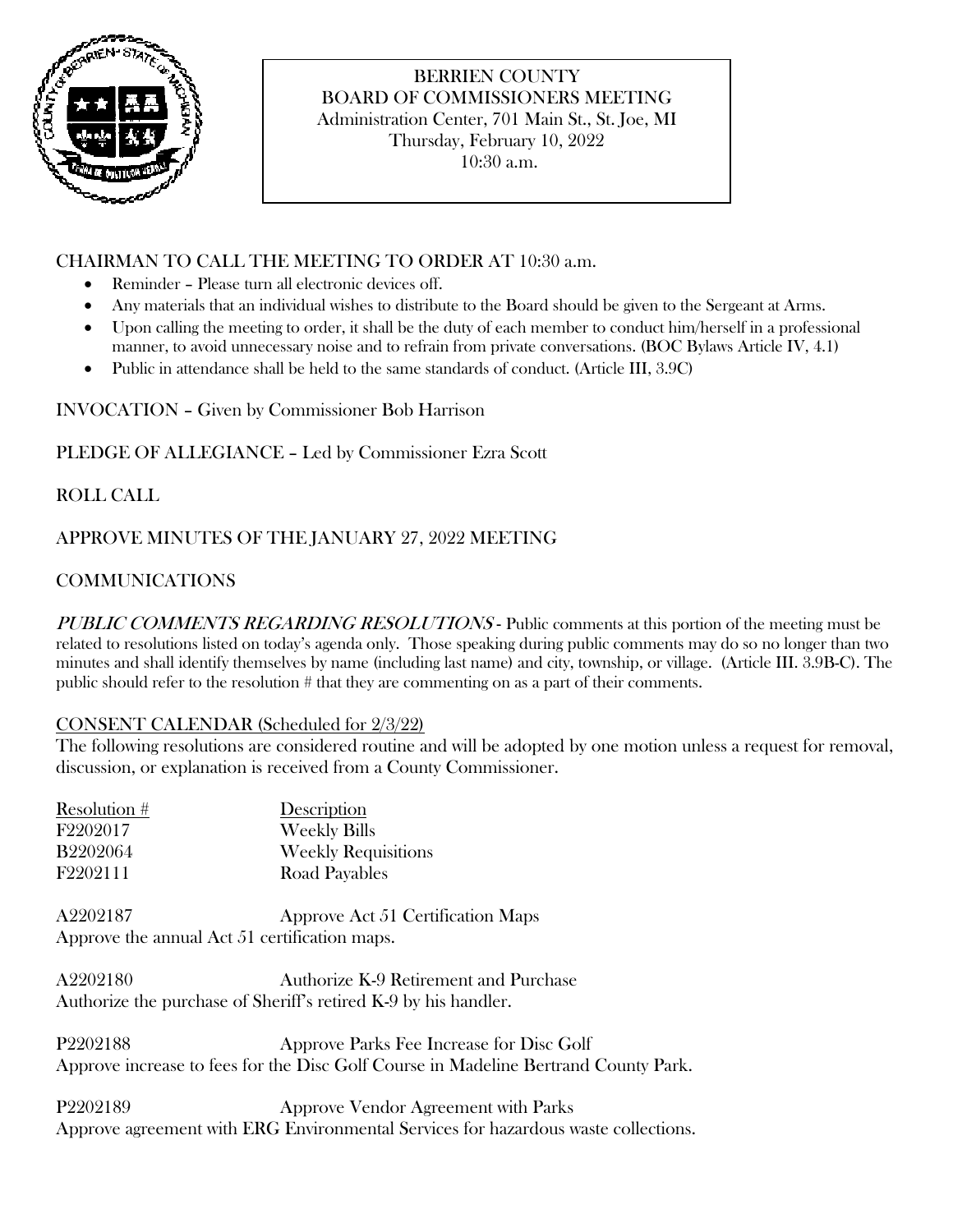Agenda February 10, 2022 Page 2 of 3

#### CONSENT CALENDAR (Continued)

P2202192 Approve memo of understanding with Family Empowerment Approve a memo of understanding with Family Empowerment Services regarding substance abuse and juveniles.

F2202193 Authorize sale of vehicle to Village of Galien Authorize the sale of a vehicle from the County fleet to the Village of Galien for \$1.

B2202194 Senior Center Terms of Appropriation Approve the annual Terms of Appropriation for the (7) Berrien County Senior Centers.

A2202161 Approve Wellpath agreement amendment Approve the sixth amendment to the Wellpath which extends the agreement for their services another year.

P2202383 Approve agreement with the US Dept. of Veterans Affairs Approve agreement with US Dept. of Veterans Affairs for the use of our offices to assist Veterans.

ADDED RESOLUTIONS (Scheduled for 2/10/22) F2202018 Weekly Bills

A2202195 Approve 800 MHz funds for Fire & EMS Authorize expenditure in support of transitioning Fire & EMS Departments from VHF to the 800 MHz public safety communications system.

B2202196 Honorary Resolution

A2202198 Community Corrections Grant Acceptance Accept Community Corrections Grant in the amount of \$175,000 for associated programs.

PRESENTATION: 1). Berrien County Sheriff's Office K-9 Retirement 2). Honorary Resolution

BOARD APPOINTMENTS – Finance Committee PHSC

#### COMMITTEE REPORTS

- Administration Committee
- Personnel & Human Services Committee
- Finance Committee

#### COMMISSIONER REPORT(S)

#### ADMINISTRATOR REPORT

• Committee of the Whole Schedule